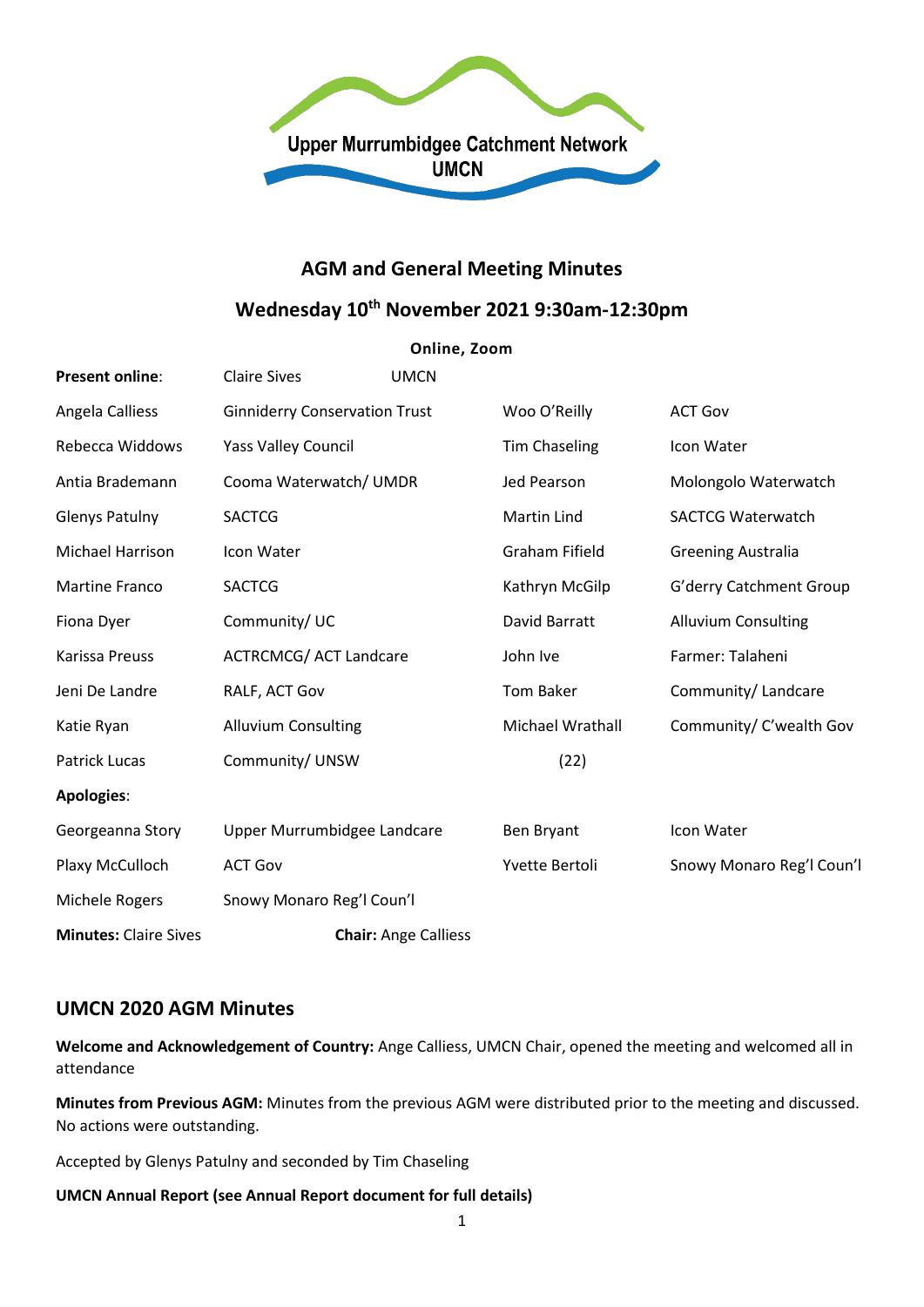Chair Ange Calliess presented the Annual Report. Outlined points:

- Strategic Planning has been very productive, we will continue with its development. Thanks to Claire for keeping this going.
- Capacity building, accessibility, the silver lining of covid is that we have all become accustomed to online meetings, our membership and participation has increased over the last 12 months.
- Website is looking good, and we have a YouTube channel.
- We held two mini-forums in 2021, last mini-forum to be held in early 2022.
- We have funding for another big forum in 2022, hopefully can go ahead face to face.
- We've been talking to MDBA about facilitating community engagement in the UMC.
- And we've been included in a case study for the MDB Plan.
- We've got 25 member organisations and individuals which equals 58 individual representatives.

### Claire:

• We have broadcast Strategic Plan and have received some feedback. We welcome more feedback and will consider feedback at the next executive meeting in February 2022.

Annual Report was accepted by David Barratt and seconded by Antia Brademann

### **Treasurer's Report (see Treasurer's Report document for full details)**

Fiona Dyer presented the Treasurer's Report. Outlined points:

- UMCN are in a more comfortable financial position, than in the past.
- Fiona's final treasurer's report, pleased to hand over when we are in a good position to operate for the next two years.
- Thanks Claire, for driving the process and thanks to ACTRCMCG, who provide funding.
- ACTRCMCG funding was received in August, with another round due in the first half of 2022.
- Membership is at a record high at 25 members, reflects the increased profile that we have.

The Treasurer's report was accepted by Ange Calliess and seconded by Tim Chaseling.

#### **Election of the Executive Committee Returning Officer:** Kat McGilp

All positions were declared vacant. Motion to fill eleven (11) executive committee seats accepted by Kat McGilp and seconded by David Barratt. UMCN Executive Committee for 2021 is:

| Chair - Michael Wrathall           | Nom: | Antia Brademann                                         | Second: Karissa Preuss  |  |  |
|------------------------------------|------|---------------------------------------------------------|-------------------------|--|--|
| Treasurer – Vacant                 |      | To be discussed at the first executive meeting of 2022. |                         |  |  |
| Secretary – Vacant                 |      | Same again.                                             |                         |  |  |
| <b>Committee Members</b>           |      |                                                         |                         |  |  |
| Jenilee De Landre<br>$\bullet$     | Nom: | <b>Martine Franco</b>                                   | Second: Glenys Patulny  |  |  |
| Jed Pearson<br>$\bullet$           | Nom: | Jenilee De Landre                                       | Second: Tom Baker       |  |  |
| <b>Glenys Patulny</b><br>$\bullet$ | Nom: | Fiona Dyer                                              | Second: Tom Baker       |  |  |
| Antia Brademann<br>$\bullet$       | Nom: | <b>Glenys Patulny</b>                                   | Second: Tim Chaseling   |  |  |
| Martine Franco<br>$\bullet$        | Nom: | <b>Glenys Patulny</b>                                   | Second: Fiona Dyer      |  |  |
| Karissa Preuss<br>$\bullet$        | Nom: | Fiona Dyer                                              | Second: Martine Franco  |  |  |
| <b>Tom Baker</b><br>$\bullet$      | Nom: | Martine Franco                                          | Second: Karissa Preuss  |  |  |
| Katie Ryan<br>$\bullet$            | Nom: | David Barratt                                           | Second: Fiona Dyer      |  |  |
| Michael Harrison<br>$\bullet$      | Nom: | Tim Chaseling                                           | Second: Antia Brademann |  |  |
| Rebecca Widdows<br>$\bullet$       | Nom: | Karissa Preuss                                          | Second: Martine Franco  |  |  |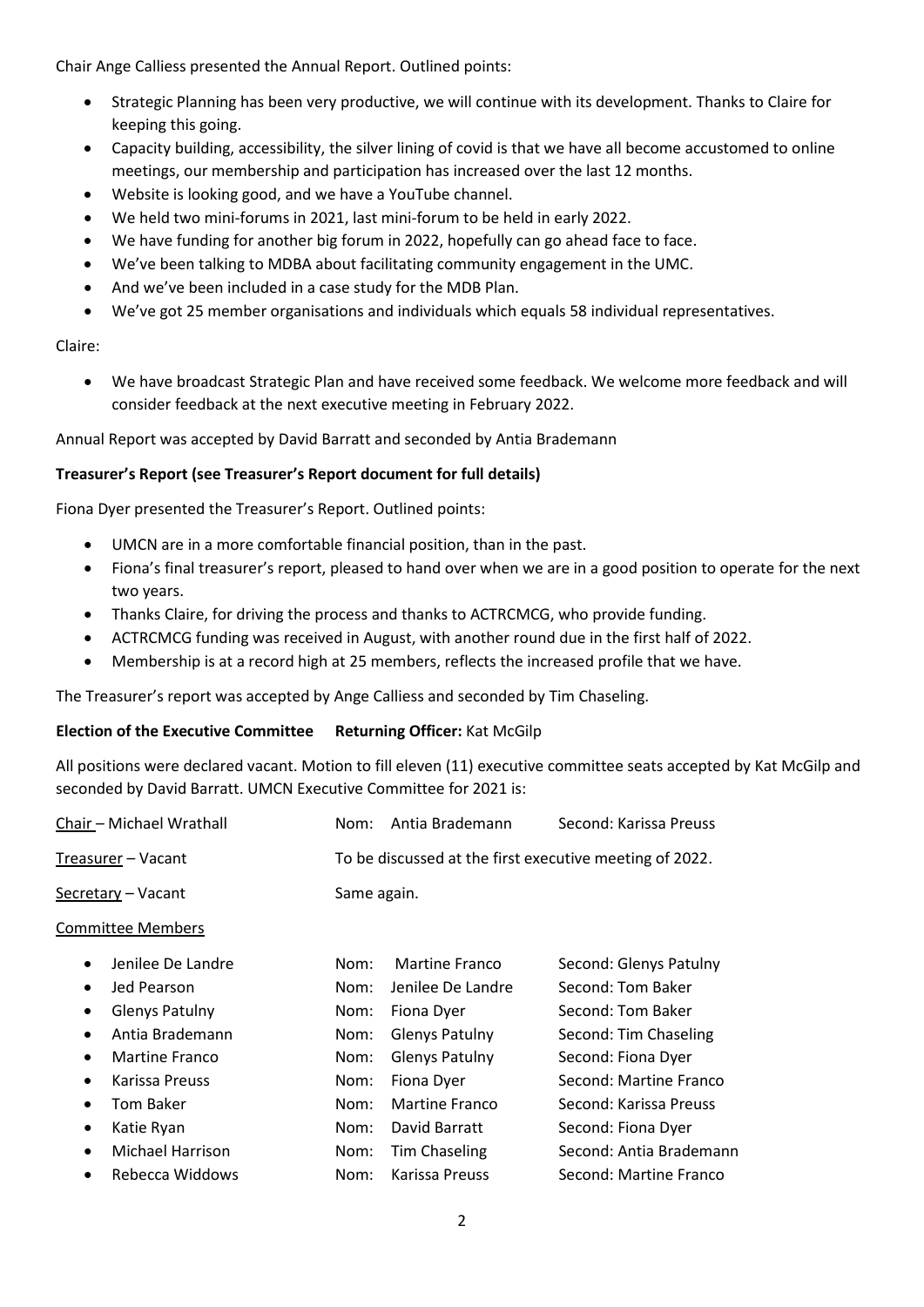#### **Appointment of Public Officer**:

Public Officer: - Rebecca Widdows Nom: Glenys Patulny Second: Jenilee De Landre

All were in favour of all nominations.

**Karissa**: Thank you the outgoing executive members, particularly Fiona and Ange who have both been in the Chair role over the years.

**Michael W**: Introduced himself, acknowledge Ange as the previous Chair. Impressed with the organisation: "there's a real power in networks like this, please to be involved, hope to continue Ange's good work."

**Tom**: Wondering who Michael is representing?

**Michael W**: I work for the C'wealth Environmental Water Office, brief background, from Sydney originally, worked in water whole career, management of water ways important, first exposure was through UMDR, through their forum saw the importance of environmental flows and understanding the challenges in this catchment. My wife suggested I apply for the role. Background in state and C'wealth government. Don't necessarily fly the C'wealth EWO flag, we don't hold water in this catchment. Does that give you a sense Tom?

**Tom**: Water office, is that in the department of Environment?

**Michael W**: Department of Agriculture Water and Environment

**Tom**: I worked there in 1994 when the National Water Reform Framework was first devised.

**Michael W**: I'm responsible for North-west, including Macquarie River and north into QLD, also responsible for Ramsar listed wetlands around the country, including offshore reef areas.

## **UMCN November 2020 General Meeting Minutes**

**Chair and Minutes:** Claire Sives

**Minutes from the last General meeting:** Minutes from the previous General Meeting in August were distributed prior to the meeting and discussed. There were no actions from last General Meeting.

Accepted by Tim Chaseling and seconded Michael Harrison

#### **General Meeting Dates UMCN 2021**

- *16 February 2021*
- *18 May 2021*
- *3 August 2021*
- *2 November 2021* (and AGM)

## **[Virtual Tour of Talaheni](https://www.youtube.com/watch?v=ZpDVjBj5l4o&t=269s) with farmer, John Ive**

The virtual tour is a follow up to a face-to-face farm tour held by UMCCC (the previous iteration of UMCN) in 2006. Thank you to John and Robyn Ive for their warm welcome to us into their property, Talaheni, in the Yass Valley. And thanks to Jeni De Landre for interviewing John on the day. The tour was held on Monday the 25<sup>th</sup> of October and was recorded and edited by our videographer/ story teller Andrew Scarano o[f Instant Andy.](https://www.instantandy.tv/) John Ive joined us online at the meeting to respond to questions from the meeting. Here are some links to some resources that were mentioned in the QandA session:

#### **Water banking**

[https://www.dpi.nsw.gov.au/content/archive/agriculture-today-stories/ag-today-archives/december-2009/more](https://www.dpi.nsw.gov.au/content/archive/agriculture-today-stories/ag-today-archives/december-2009/more-time-at-or-below-wilting-point)[time-at-or-below-wilting-point](https://www.dpi.nsw.gov.au/content/archive/agriculture-today-stories/ag-today-archives/december-2009/more-time-at-or-below-wilting-point)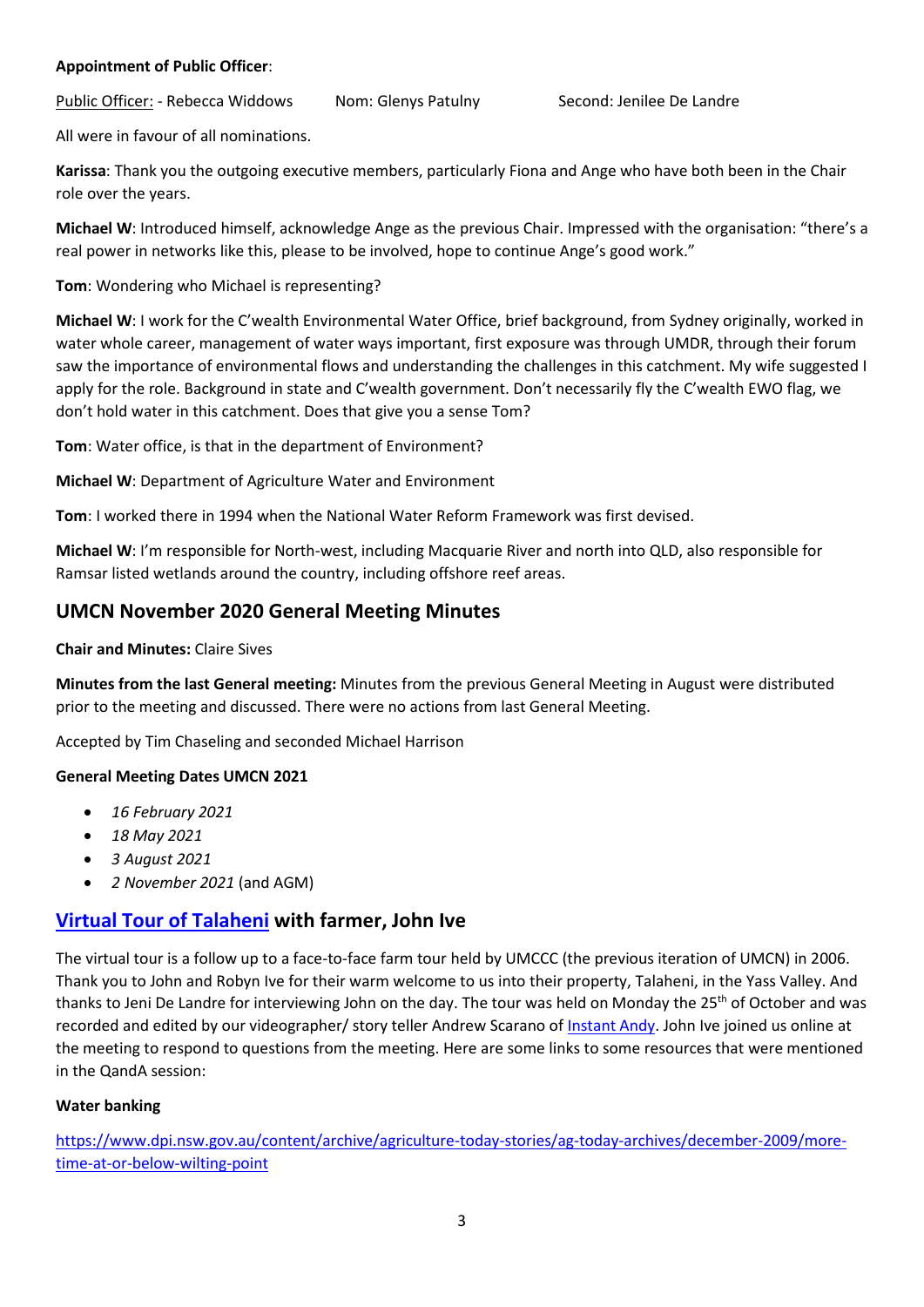[https://www.dpi.nsw.gov.au/content/archive/agriculture-today-stories/ag-today-archives/december-2009/more](https://www.dpi.nsw.gov.au/content/archive/agriculture-today-stories/ag-today-archives/december-2009/more-time-at-or-below-wilting-point/waterbank)[time-at-or-below-wilting-point/waterbank](https://www.dpi.nsw.gov.au/content/archive/agriculture-today-stories/ag-today-archives/december-2009/more-time-at-or-below-wilting-point/waterbank)

## **Carbon trading**

[https://www.dpi.nsw.gov.au/\\_\\_data/assets/pdf\\_file/0006/426984/AgToday-March-2012.pdf](https://www.dpi.nsw.gov.au/__data/assets/pdf_file/0006/426984/AgToday-March-2012.pdf)

#### **Some more information about Talaheni and the Ive's journey**

<https://www.theland.com.au/story/7038111/john-ive-restores-native-pastures/>

[https://www.smh.com.au/environment/sustainability/from-moonscape-to-emission-offsets-the-farmers-breaking](https://www.smh.com.au/environment/sustainability/from-moonscape-to-emission-offsets-the-farmers-breaking-new-ground-20210212-p571xk.html)[new-ground-20210212-p571xk.html](https://www.smh.com.au/environment/sustainability/from-moonscape-to-emission-offsets-the-farmers-breaking-new-ground-20210212-p571xk.html)

<https://www.gunningdistrictlandcare.org.au/images/Talaheni-2.pdf>

<https://www.climatekelpie.com.au/index.php/farmer-john-ive/>

#### **Landcare farm tours**

<https://vimeo.com/landcareact/videos>

## **Member Reports**

#### **Graham Fifield Greening Australia**

- Dr Christine Allen, who attended a few meetings of the UMCN on behalf of GA, has sadly finished up with us, so I wanted to jump in (to this meeting).
- Caterpillar Foundation project, that is partnering with ARRC, ROC and UMDR (eg Antia, Siwan, Lori) to address point source erosion in the Bumbalong valley, improve habitat for Macca Perch through strategic willow removal and replanting and some fish hotel installation.

### **Antia Brademan UMDR/ Cooma Waterwatch (see Annual Report for updates)**

- Native Fish Webinars [register for Zoom link here](https://us02web.zoom.us/meeting/register/tZ0ude6vrDMtHN2udecTWlkLg3kv72_LDT2S)
	- $\circ$  Native fish recovery in the Upper Murrumbidgee Wednesday 17<sup>th</sup> November 10am
	- $\circ$  Murray cod in the Upper Murrumbidgee Thursday 25<sup>th</sup> November 7.30pm
- Cooma Waterwatch is partnering with NSW Fisheries and National Parks to help them monitor macroinvertebrates at their Stocky Galaxia site, established at Eucumbene Dam. Stocky Galaxias are tiny native fish only found in UMC. There were some rescue missions during the fires, Fisheries established a captive breeding site on Eucumbene Dam. Macroinvertebrate sampling day on 24<sup>th</sup> November- postponed until further notice.

#### **Ange Calliess Gindinderry Conservation Trust**

- We are just about to finish our first walking track, goes from The Link in Ginninderry to Shepherds Lookout.
- ACT parks have done a lot of restoration work on the path.
- EDNA sampling, second round, sampling dams, rivers, gives an indication of terrestrial and aquatic species using the water sources, partnering with ANU to do the analysis.

#### **Jed Pearson Molonglo Waterwatch**

• Jed has taken over from Deb Kellock as Waterwatch coordinator.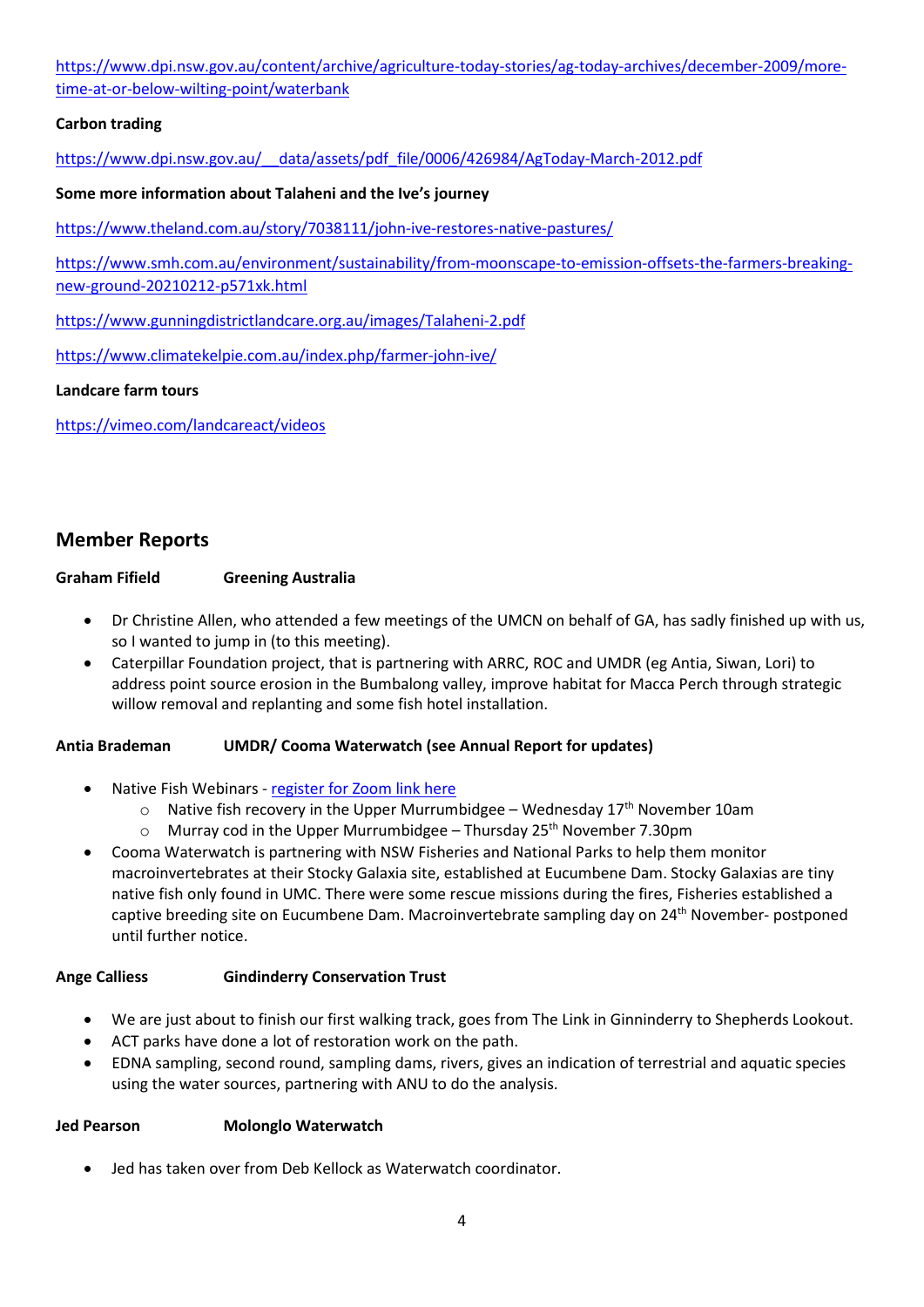### **Karissa Preuss ACTRCMCG/ ACT Landcare**

- Karissa is the community representative
- Water security is one issue on the agenda
- Queanbeyan sewage plant, high on the agenda
- ACTR Catchment Strategy and the Implementation Plan, UMCN will be involved in provide feedback.
- Landcare held an online weeds forum recently, had over 80 participants
- Feedback will be available on our website
- Feedback used to write a paper
- New Wellbeing Project Officer started this week
- New website up in the next few weeks
- New members council- 25 people, meeting next week
- National Landcare Project II in the process of review, so members have been involved in workshops, next version starting next year

## **David Barratt Alluvium (see Annual Report for update)**

- David stepping down from UMCN executive and handing over to Katie Ryan from Alluvium
- Molonglo River riparian rehabilitation project (next to Queanbeyan) now handed over to ACT Parks and Conservation. Very trying project impacted by both drought and flood (in Australia, who'd have thought!) but hopefully the future of that reach of the Molonglo is relatively bright. Bit more info here [https://www.environment.act.gov.au/water/act-healthy-waterways/healthy-waterways/sites/waterway](https://www.environment.act.gov.au/water/act-healthy-waterways/healthy-waterways/sites/waterway-restoration-oaks-estate)[restoration-oaks-estate](https://www.environment.act.gov.au/water/act-healthy-waterways/healthy-waterways/sites/waterway-restoration-oaks-estate)

### **Katie Ryan Alluvium**

• Background in Murray cray fish and Macquarie perch, work with ACT conservation, a lot of local fishy work, MDBA monitoring work

## **Tom Baker Community/ Landcare**

- Been involved in a number of organisations, currently in Queanbeyan Landcare
- Currently creating a history of Landcare in Queanbeyan, draws in the social history of the area
- Will be a short report on our history- looking for funding
- Local gov elections, trying to get onto council about cat containment

## **Tim Chaseling Icon Water (see Annual Report for update)**

- Massive year, a lot of complications due to Covid
- Williamsdale offset property is looking good
- Bushfire ops plans well underway for summer, smashed by grass growth at the moment, now competing for contractors, as are many orgs
- Eflows promising, looking good, Mac perch breeding in the last few years good, post-Cotter Dam building
- Catchment Sanitary Survey about to be finalised
- Rainfall puts a huge pressure on sewage service, very difficult to manage, it's not a 100% sealed system
- Mike Harrison taking over from me

### **Michael Harrison Icon Water**

• Great to be nominated, thank you, looking forward to carrying on good work.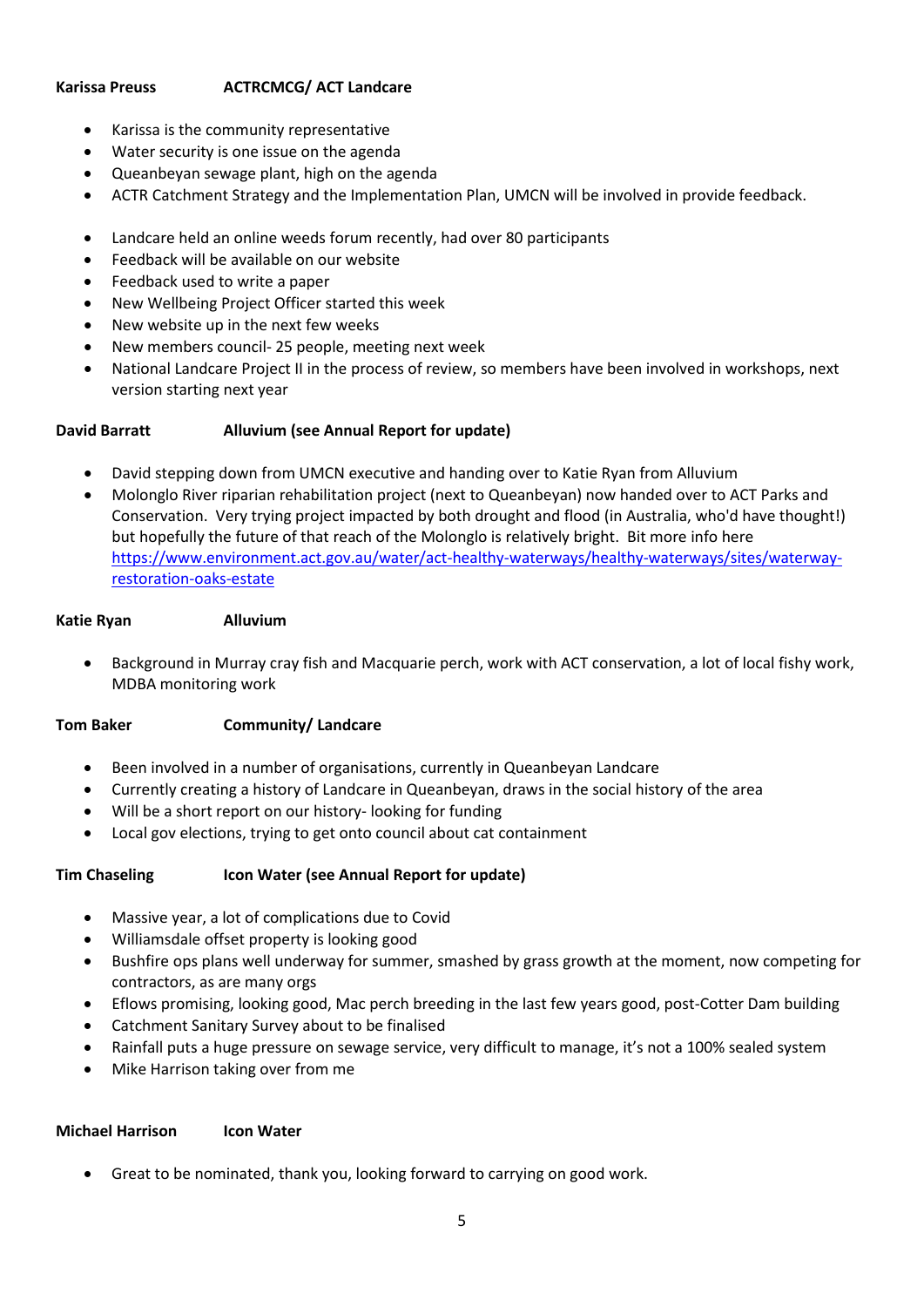- Previously from parks and conservation, with Icon for one year, manage aquatic monitoring programs, c'wealth and state compliance requirement for us to take water
- Recent sanitary survey for Cotter, Googong and Murrumbidgee Catchment. Murrumbidgee remains category 4- poorer water quality, to be expected in urban and agricultural area, detected about 30 pesticides in the Murrumbidgee catchments

## **Kathryn McGilp Ginninderra Catchment Group (see Annual Report for update)**

- Working with new community groups in Gungahlin, good coverage in Belconnen, but less in new suburbs.
- Doing some work with Icon Water, on community engagement for Belconnen sewage upgrade.

#### **Woo O'Reilly Upper Murrumbidgee Waterwatch**

- Anke Maria and I were out at Mount Clear, on the Nace River, lots of Stoney Creek frogs, 16 males sitting on a rock, I have not seen in numbers like that in this part of the world before.
- Waterwatch spring surveys, finding stoneflies where never seen before, indication that waterways are going well this year
- Citizen Science data analyst position going ATM, due 24<sup>th</sup> November <https://www.jobs.act.gov.au/jobs/environment-and-planning/temporary/47792>
- Working with Richard Snashall making a video about valuing the UMC, if people are interested in giving input, stories of different people along the river.

### **Martine Franco Southern ACT Catchment Group**

- Wrapped up bushfire recovery project, Landcare Grant, community engagement in burnt areas, new project officer, Jeff Butler
- Large contract for weeds management in the Gudgenby Valley
- Some more communication events, within the park, excited to get into
- Working with ACT NRM, 4 years funding, finalising plans now, community education, mostly around urban waterways
- Steam weeding machine, developing a plan to get it into urban areas, if anyone is interested please contact  $us$   $\odot$

### **Patrick Lucas PhD Candidate UNSW, Economics**

- Recently moved from Melbourne to Canberra
- Researching how we value nature on private agricultural land
- Trying to figure out what the issues are, understand the organisations that are involved

### **Rebecca Widdows Yass Valley Council**

- Currently working on biodiversity on council owned and managed land, to understand what is there, best use of the land, what management does it need, any biodiversity stewardship opportunities, never been done before, very exciting
- Climate change risk assessment drafted, to council this month
- Ecochamps project has kicked off- promoting local business that are engaging in sustainability practices, if you know of any business, tell them to call us
- Sustainabilty Sundays on Facebook
- Starting on road revegetation strategy